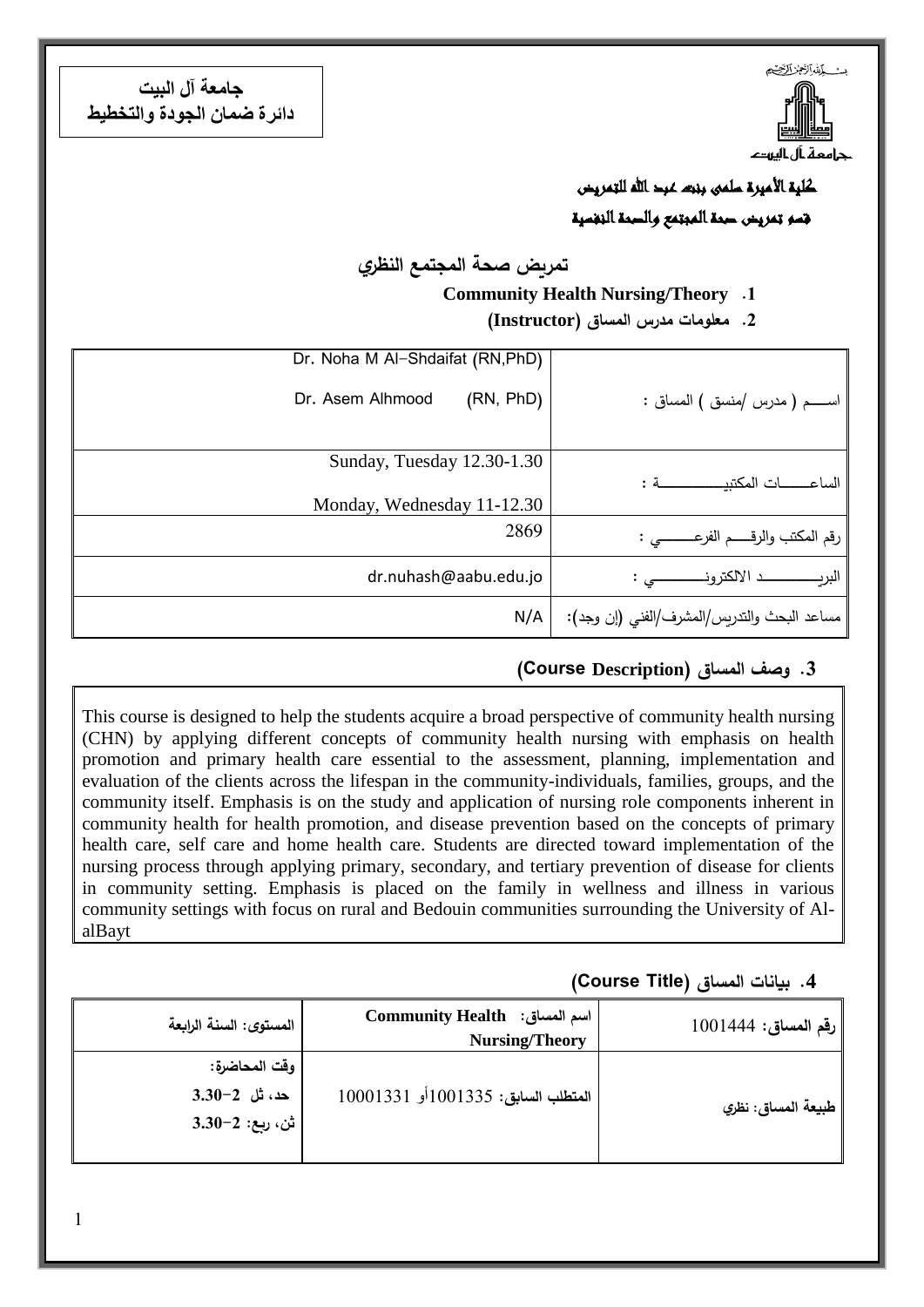| عدد الساعات الدراسية: ثلاثة | . الفصل الدراس <i>ي</i> : الثان <i>ي</i> | العام الجامعي: 2020/2019 |
|-----------------------------|------------------------------------------|--------------------------|
|-----------------------------|------------------------------------------|--------------------------|

#### **.5 أهداف المساق )ِObjectives Course)**

| Describe the nature, philosophy and scope of community health nursing.                                                                                                                   | – ∱  |
|------------------------------------------------------------------------------------------------------------------------------------------------------------------------------------------|------|
| Identify the conceptual frameworks for community health nursing                                                                                                                          | ب-   |
| Describe current community health problems and issues                                                                                                                                    | ج−   |
| Identify the role of the community health nurse in promotion of health and<br>prevention of disease.                                                                                     | $-1$ |
| Use the "community as client" approach to apply concepts of disease prevention, health<br>promotion, as well as nursing skills and techniques in providing care to the target population | ه –  |
| Demonstrate competence and judgment in performance of psychomotor skills appropriate to<br>the management of clients                                                                     | و —  |
| Demonstrate ability to communicate coherently, comprehensively, and systematically verbally<br>and nonverbally                                                                           | ز-   |
| Apply the nursing process to the care of community-based clients individuals, families, groups,<br>and the community itself-using principles of primary, secondary, tertiary prevention. | ح-   |
| Apply both biostatical/epidemiological and nursing research methods and findings to<br>improve/enhance the delivery of nursing care in the community                                     | ط-   |
| Design, implement and evaluate a community based project aimed at Addressing the health care<br>needs of a target population                                                             | ي-   |
| Identify the different CHN concepts, values and beliefs relevant to community health                                                                                                     | اف—  |

#### **(Intended Student Learning Outcomes) التعلم مخرجات .6 )المعرفة والمهارات والكفايات(**

يفترض بالطالب بعد دراسته لهذا المساق أن يكون قادرا على:

1- Distinguish between public health, rural health, community health and community-based nursing

practice.

2- Describe the historical development of public health, public and community health nursing, and the transformation of the health care system domestically and globally.

3- Compare and contrast ethical theories and principles inherent in the core functions of community oriented nursing practice.

4- Describe laws and functions of government that affect community-oriented nursing practice, health policy and health care delivery .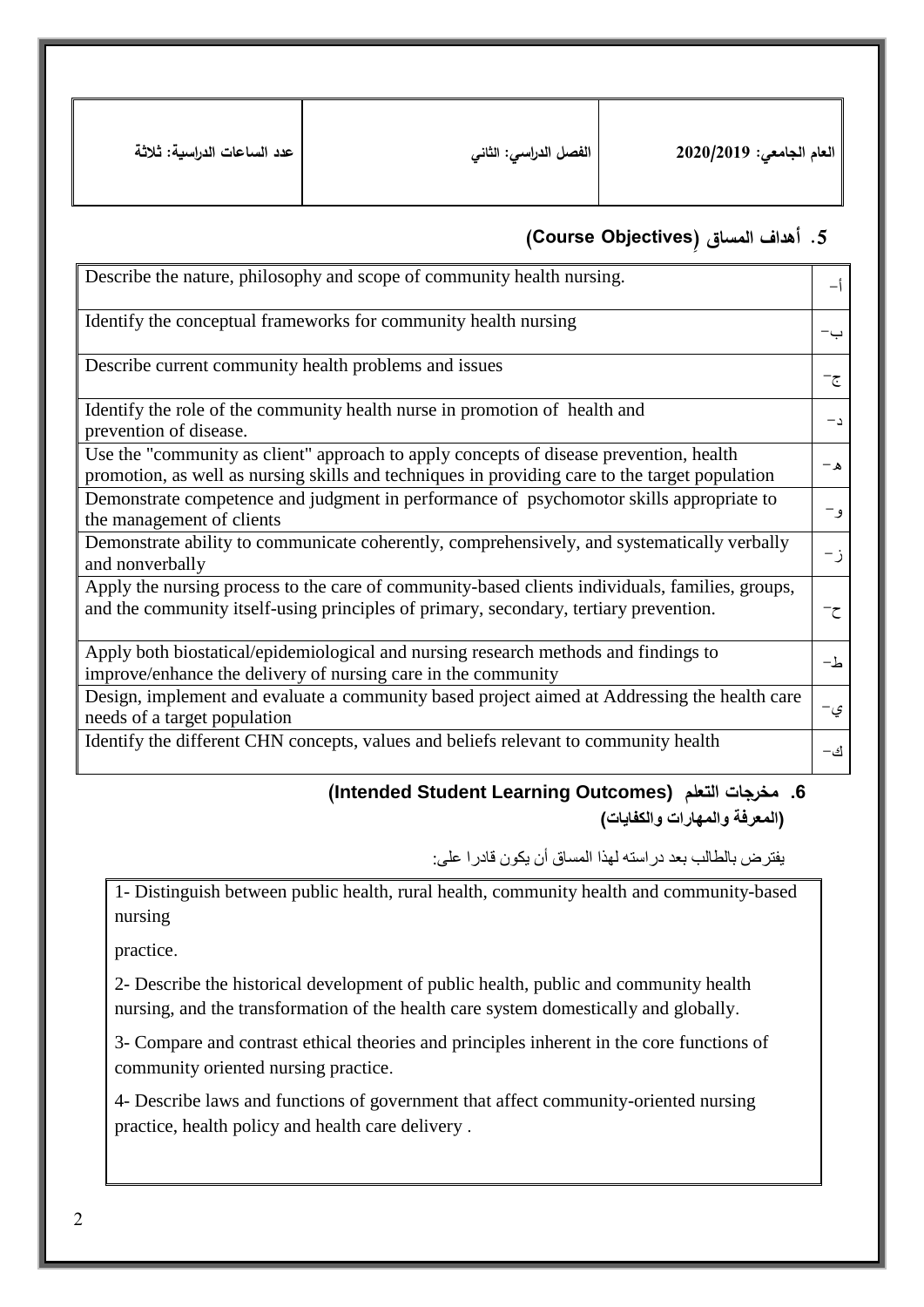| الموضسوع                                                                                        | لاسبوع |  |
|-------------------------------------------------------------------------------------------------|--------|--|
| The Journey Begins: Introduction to Community Health Nursing (Ch 1)                             | الأول  |  |
| Settings The Stages for Community Health Nursing (Ch 3)                                         | الثاني |  |
| Theoretical bases for promoting family health (ch 18)                                           | الثالث |  |
| Working with Families: Applying the Nursing Process (Ch 19)                                     | الرابع |  |
| Violence Affecting Families (ch 20)                                                             | الخامس |  |
| الأمتحان الأول                                                                                  |        |  |
| Theoretical basis for community health nursing (ch14)                                           | السادس |  |
| The Community as Client: Applying the Nursing Process (ch 15)                                   | السابع |  |
| Maternal-Child Health: Working with Perinatal, Infant, Toddler and<br>Preschool Clients (ch 21) | الثامن |  |

#### **.7 محتوى المساق )Content Course)**

groups, locally, nationally and globally.

12-.Apply primary, secondary, and tertiary prevention strategies to family and communityfocused mental health problems.

13- Identify social and cultural barriers to accessing the health care system for population

14- Identify how community organizations (voluntary, governmental, business, labor, and faith based(collaborate, prepare for, and respond to disasters and bioterrorism.

communities and cities. 9-Identify community resources integral to community health objectives.

10- Analyze the relationship of evidence-based practice to community-oriented nursing

8- Identify methods to assess the health risks of individuals, families, aggregates,

11- Describe community-oriented approaches to family health risk reduction

6- Explain the relationship between the environment and human health and disease.

7- Analyze the relationship between primary health care, health promotion, and disease

5- Explain the epidemiological approach to understanding disease, and identifying the causes of disease

prevention.

practice.

 $\overline{3}$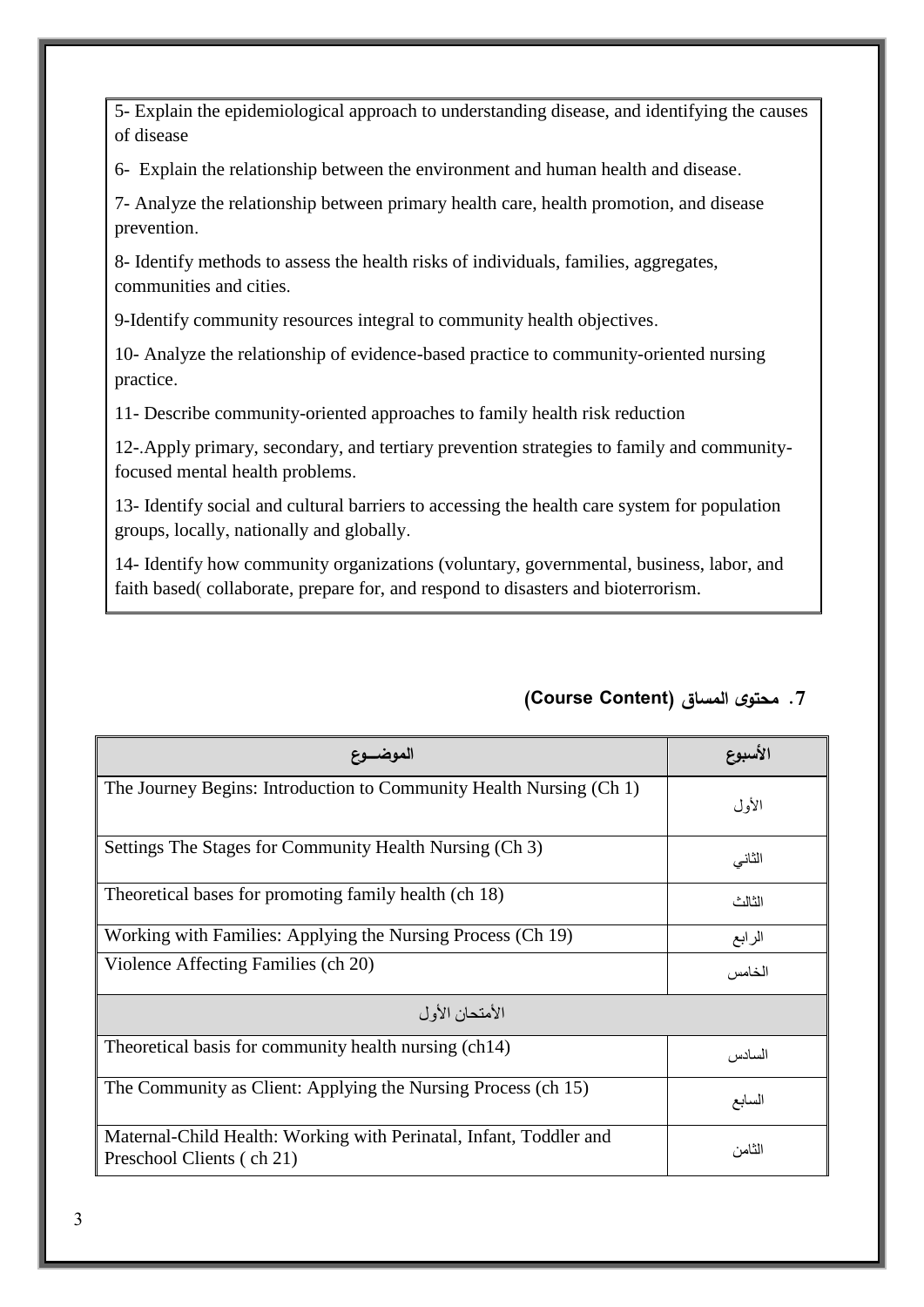| Promoting and Protecting the Health of School Aged Children (ch22)   | التاسع                    |
|----------------------------------------------------------------------|---------------------------|
|                                                                      |                           |
| الأمتحان الثاني                                                      |                           |
| Epidemiology in Community Health (ch 7)                              | العاشر                    |
| Environmental Health and Safety & Occupational Health Nursing (ch 9) | الحادى عشر                |
| Communicable Disease Control (ch 8)                                  | الثانى عشر                |
| Communicable Disease Control (ch 8)                                  | الثالث عشر                |
| الامتحان النهائي                                                     | فتر ة الأمتحانات النهائية |

# **.8 استراتيجيات التعليم والتعلم وطرق التقويم**

## **)Teaching and learning Strategies and Evaluation Methods(**

| نوع التقويم/القياس<br>(امتحان/عروض صفية/مناقشة/واجبات) | أنشطة التعلم                                                                 | استر <u>ا</u> تیجیات<br>التدریس  | مخرجات التعلم                                                                                                                | ت              |
|--------------------------------------------------------|------------------------------------------------------------------------------|----------------------------------|------------------------------------------------------------------------------------------------------------------------------|----------------|
| <b>Exams/presentation evaluation</b>                   | Role playing<br>Assignments<br>Discussion<br>and group<br>activities.        | Lectures                         | Demonstrate<br>collegiality while<br>working as a<br>member of the<br>mental-health care<br>team                             | 1              |
| <b>Exams/presentation evaluation</b>                   | Role playing<br>Assignments<br>Discussion<br>and group<br>activities.        | Lectures/seminar<br>presentation | Identify ethics and<br>legalities related to<br>mental health care                                                           | $\overline{2}$ |
| <b>Exams/presentation evaluation</b>                   | Role playing<br>Assignments<br>Discussion<br>and group<br>activities.        | Lectures/seminar<br>presentation | Take appropriate<br>measures to ensure<br>the safety of clients,<br>yourself, and others                                     | $\overline{3}$ |
| <b>Exams/presentation evaluation</b>                   | Role playing<br>Assignments<br><b>Discussion</b><br>and group<br>activities. | Lecturing                        | Develop and<br>implement nursing<br>care plans that meet<br>the needs of<br>assigned<br>psychiatric/mental<br>health clients | $\overline{4}$ |

# **.9 تقييم الطلبة )Assessment)**

| توزيع الدرجات لكل أسلوب | توقيت التقييم  | الأساليب المستخدمة |
|-------------------------|----------------|--------------------|
| %25                     | الأسبوع الخامس | 1–الأمتحان الأول   |

1